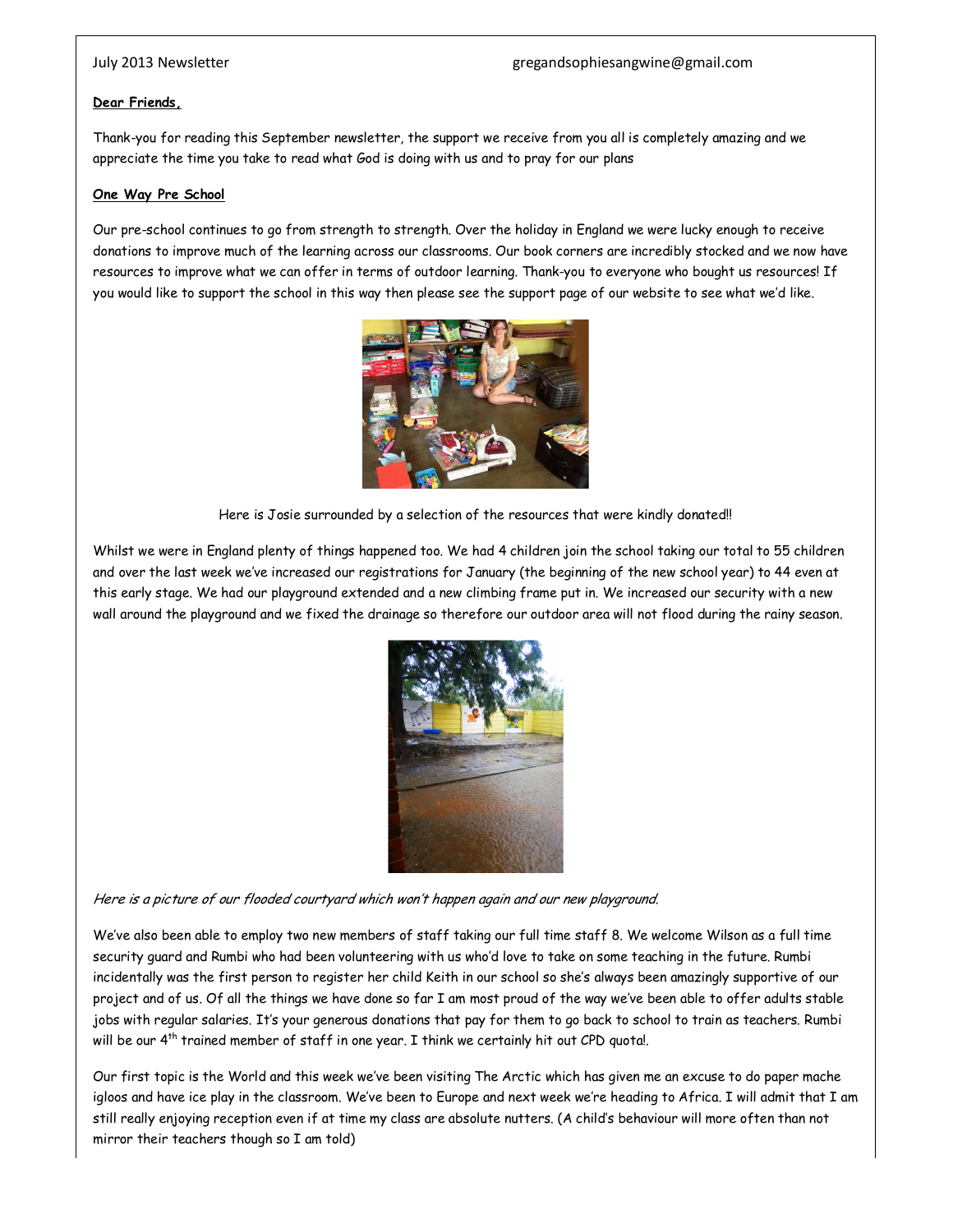## **English Holiday report**

We spent 5 weeks in England and we'd like to thank Beckie, Matt, Ben and George, Mum and Dad, Boo and Nick, Andy, Mike and Sue and the Ashprington cottage for housing our lovely holiday. We got to see our friends and families and do things we'd never do like ride trains, go to football matches, swim in the sea and drink English beer. We got to spend 3 Sunday's at Catford Community Church and we just cannot put into words who supported we feel from everyone there. You're all amazing and we miss you all. Because of all these things we came back to Zimbabwe refreshed and rested.

# **Life in Zimbabwe**

When we returned we managed to get a few bits of our house that had broken, fixed and we couldn't be happier with where we live. Our house is just a haven for us and we love living there. We're lucky at our house too that we always have a good supply of drinking water through a bore hole. Harare water is really struggling and we're finding solutions with dealing with this issue at the school too. The real pain at the moment is with electricity. We're having a daily 5-6 hour power cut and it does start to get you down. Last week there was a power cut Sunday night, Morning morning, Monday night, Tuesday morning, Wednesday night, Thursday morning, Friday night, Saturday morning and so far this week is continuing the same. It's tough so please pray that it gets better rather than worse.

# **Visa situation**

As I'm sure I have rambled on about for months now we completed our visa application back on the 3<sup>rd</sup> of May. They are supposed to take 4-6 weeks and since ours expired on the 22<sup>nd</sup> June we have been living here on month by month extensions to our old visas. We'd really love to have the two one year visas we paid \$1000US for soon so please pray we have a breakthrough there in the near future. **\*\*We have just been given a 30 day extension on our TEP's, not what we were hoping for but gives us a little time to reassess our situation and seek advice\*\***

## **Visitors**

Since we arrived in Zimbabwe we've had Mike and Sue, Andy, My Mum and Josie coming to stay with us and it's been an amazing time. We're so excited to welcome our friend Ella in late November and please feel invited if you'd like to stay too. I really believe God has given us a house with a spare room so we can show off the beauty of Zimbabwe to people to. Come and see us and see what Zimbabwe has to offer. (I'm not sure I'd make a great travel agent would I?)

# **Possible missions project(s)**

There has been a lot of talk about what our future holds. Questions such as when are you coming home? Are you going to open free schools? What about a primary school? Orphanage? All sorts to be honest. We came to Zimbabwe on request from our church One Way Ministries and Pastor Gatsi and his late wife. Because of this we're really keen that we're involved in a project of their choosing through their relationships with God. It is our thought that if they want it to happen then it is sustainable without us but if we offer things then it is possible that it is us on our own. Please do pray that we make the right decision for our future and that choice is God's will. We're keen to be here as long as God wants us to be. We're expecting some sort of longer term plan in the next couple of months.

In the meantime there are two things we know for certain. Firstly there are loads of things that need doing around here that we could do if we had more people. If a group of you liked the idea of a missions trip to Zimbabwe then we could certainly make that happen next year. Let us know if you're interested.

Secondly are you a teacher? Do you like the sound of a year out to teach in Zimbabwe? If that sounds like a good thing or you know someone who might be interested then contact us as we'd like to explore the idea of a missionary teacher. **NB**: you don't have to be a primary school teacher you just have to like the idea of teaching nursery or reception – and it would be paid!